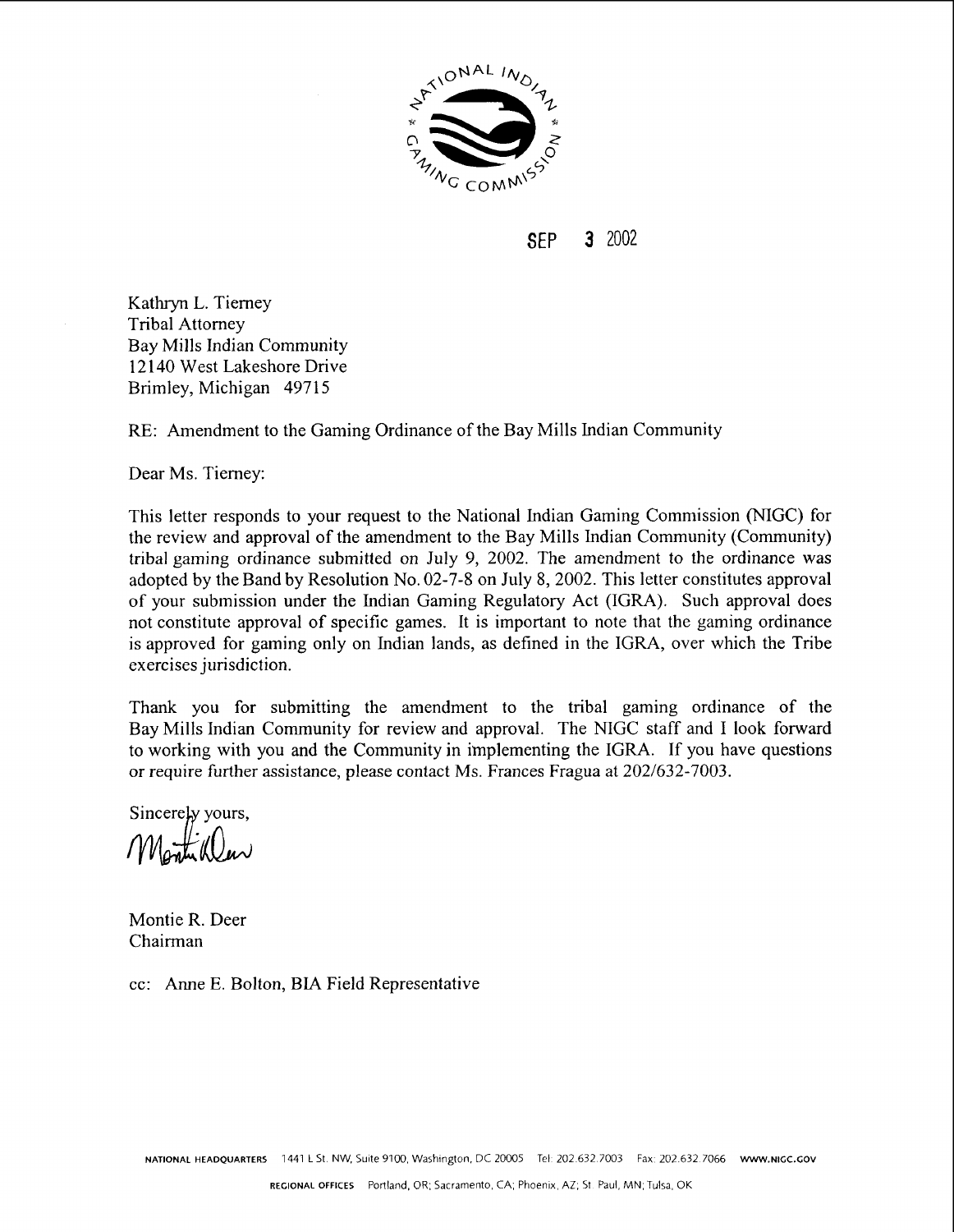

# **Bay Mills Indian Community**

**121 40 West Lakeshore Drive Brimley, Michigan 49715 (906) 248-3241 Fax-(906) 248-3283** 



## **RESOLUTION**

#### **Resolution No. 02-7-8 Amendment to Gaming Ordinance**

jl' **I, il** <

- **WHEREAS:** The Bay Mills Indian Community is a federally recognized Indian tribe with a Constitution enacted pursuant to the Indian Reorganization Act of 1934, 25 U.S.C. sec. 461, et seq., and
- **WHEREAS:** The Tribe regulates gaming on its Reservation under a compact with the State of Michigan and under its Gaming Ordinance, and
- **WHEREAS:** An amendment to the Gaming Ordinance is determined appropriate to eliminate employment suspension of indeterminate length for initiation of criminal proceedings, which: imposes burdens on the Tribe as an employer, including contingent liability for employee compensation if a suspended employee is found not guilty; imposes burdens on the Tribe's gaming employees, including financial penalties without redress through lost income pending the outcome of criminal court proceedings.
- **NOW, THEREFORE BE IT RESOLVED,** that the Executive Council of the Bay Mills Indian Community hereby adopts the following amendment to the Gaming Ordinance, with deletions struck out and additions in italics :

7.32 **Employee Misconduct**. Each operator may shall immediately suspend without pay any employee who is charged with an offense described in subsection 10.2(BB) or any offense related to the sale, possession, manufacture and/or transport of illegal drugs. If a suspension is made on these grounds, the operator shall also immediately notify the Tribal Commission in writing of the name of the person and the pending charge and advise the Tribal Commission of the outcome of the case. If the employee is convicted or pleads nolo contendere to the charge, his or her employment shall be terminated. An employee terminated under this section for a drug-related conviction may be rehired, provided that such person is eligible for a gaming license, and provided further that such person passes a pre-employment drug screen test, and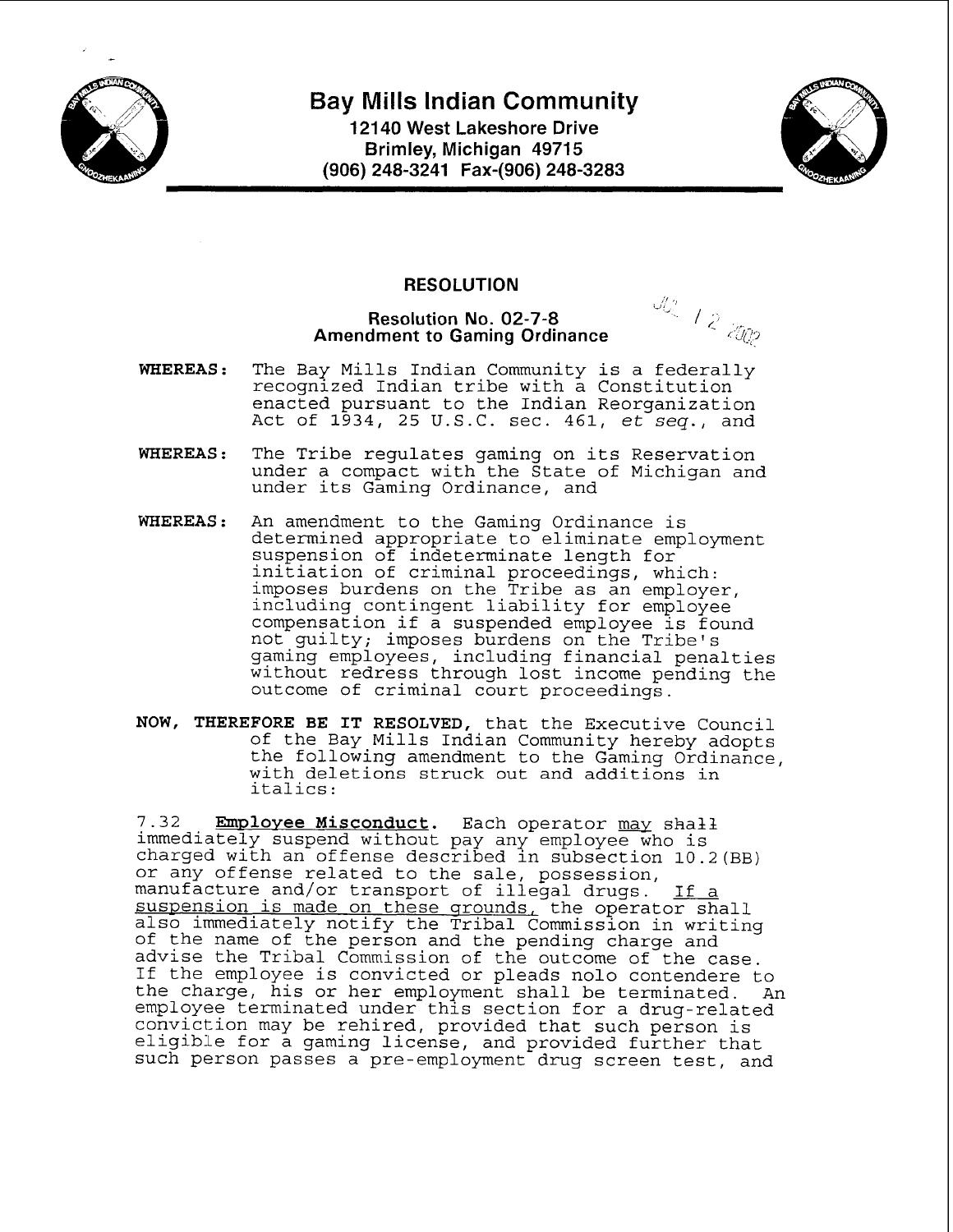furnishes a substance abuse assessment by a licensed substance abuse program, and demonstrates compliance with that program's rehabilitation/ counseling plan.

**APPROVED** : **ATTEST:**  President ี่ กี่อางก์ Zfki Bay Mind Indian Community  $\vec{v}$  Executive council

Terpy E. Carrick, Secretary Bay Mills Indian Community **Executive Council** 

## **CERTIFICATION**

I, the undersigned, as Secretary of the Bay Mills Indian Community Executive Council, do hereby certify that the above resolution was adopted and approved at a meeting of the Bay Mills Indian Community Executive Council held at Bay Mills, Michigan, on the 8th day of July, 2002, with abstaining.  $\overline{\phantom{A}}$ a vote of **4** for, per provisions opposed, <u>J</u>  $\circ \overline{f}$ LI<br>-nd approved at a meeting<br>Executive Council held<br>day of July, 2002, with<br>absent, and 1<br>the Bay Mills Constitution, the Tribal President must abstain except in the event of a tie.

E. Carrick, Secretary Terry Bay Mills Indian Community Executive Council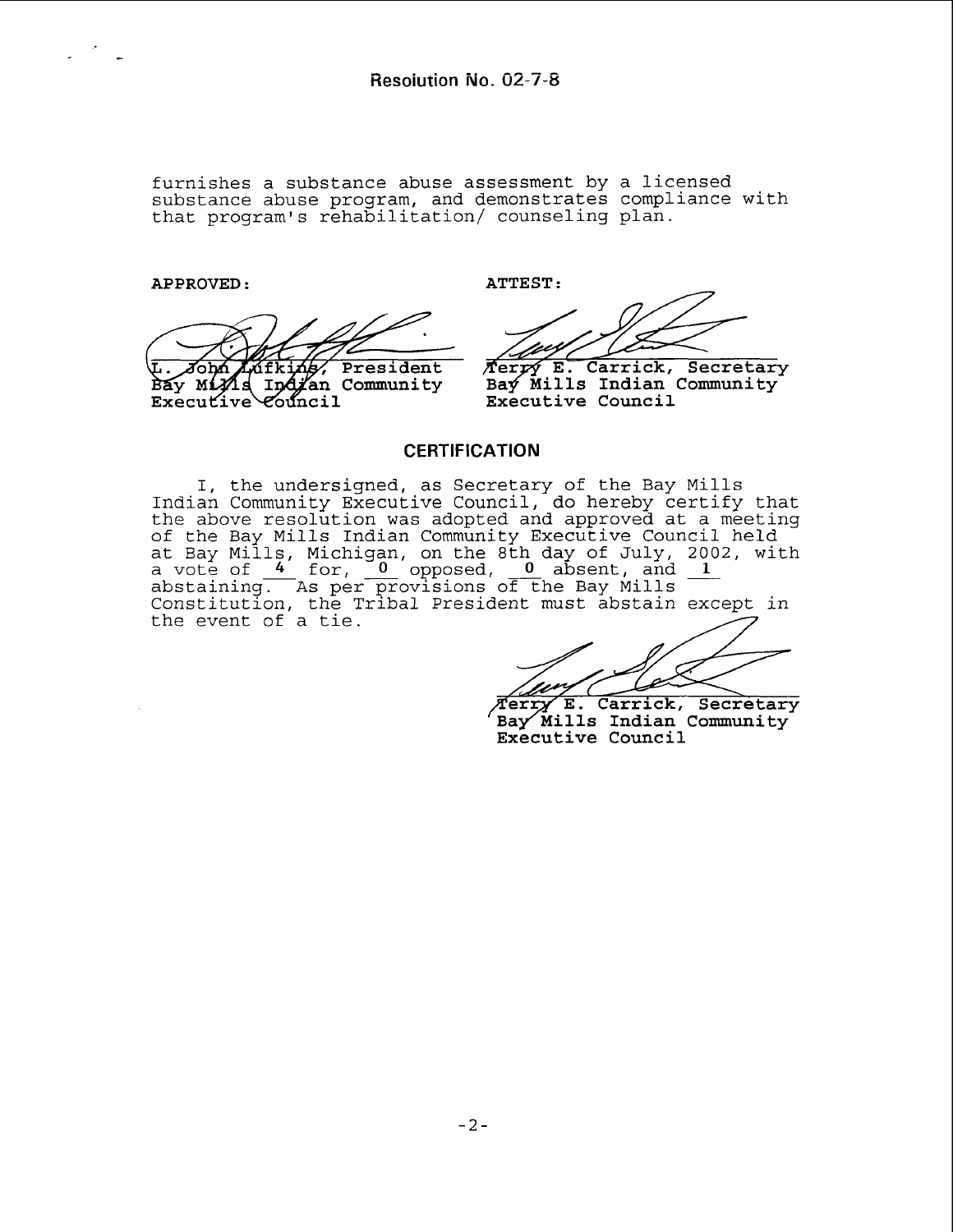7.21 Display of Gaming License. Each operator shall prominently display at each gaming site a current, valid tribal gaming licence.

**7.22 Maintenance of Premises.** Each operator shall, at all times, maintain an orderly, clean, and neat gaming establishment, both inside and out.

7.23 Facility Security. Each operator shall provide adequate security to protect the public before, during and after any gaming activity.

**7.24 Cooperation with Law Enforcement.** Each operator shall cooperate at all times with law enforcement personnel.

7.25 **Record Inspection.** Each operator shall make its premises and books and records available for inspection during normal business hours by the Tribal Commission or their designee, and by authorized representatives of the National Indian Gaming Commission.

**7.26 Gamins Occasion Restrictions.** No gaming shall be conducted on special days of observance designated by the Tribal Council.

**7.27 Discrimination Prohibited.** No operator may discriminate on the basis of sex, race, color, or creed in the conduct of any licensed gaming activity. Employment preference for tribal members and other Native Americans shall not constitute discrimination by the operator.

**7.28 Financial Record Review.** Each operator shall keep accurate books and records of all moneys received and paid out and provide authorized representatives of the National Indian Gaming Commission and the Tribal Commission or its designee with copies of or access to the same upon request.

**7.29 Use of Net Proceeds.** All net proceeds of any gaming activity shall be used only in a manner prescribed by this Ordinance.

7.30 Reporting Requirement Compliance. Every operator shall comply with all applicable tribal and federal revenue reporting laws.

**7.31 Tribal Law Violation.** It shall be a violation of the Tribe's Criminal Code to violate any provision of this Ordinance, any regulation of the Tribal Commission, or any order of the Tribal Court.

**7.32 Employee Misconduct.** Each operator may immediately suspend without pay any employee who is charged with an